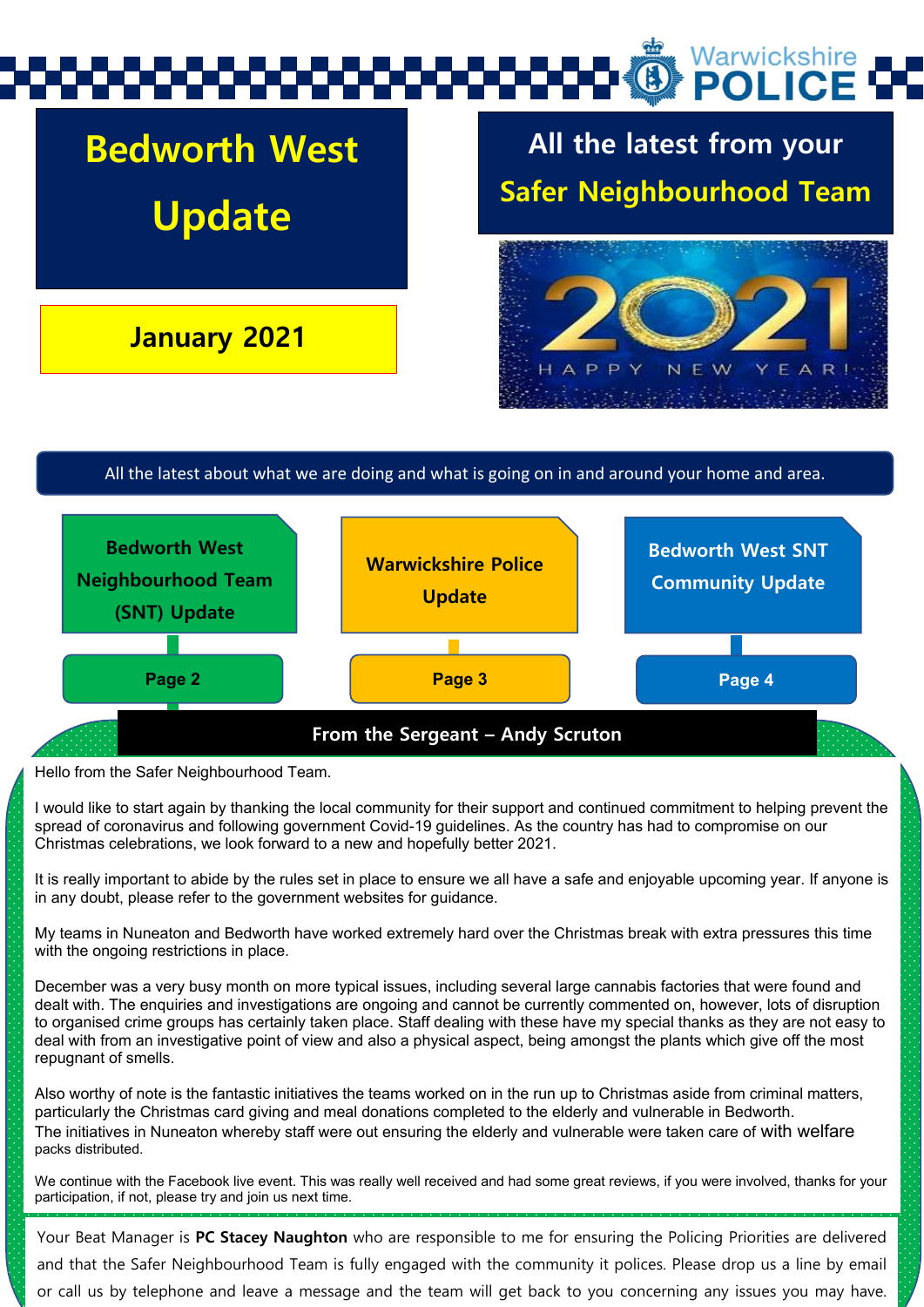Warwickshire

**Bedworth West Neighbourhood Team (SNT) Update** 

#### **How to keep up with Bedworth West Safer Neighbourhood**  We are on Twitter: **@Warwickshirepolice**

We are on Facebook: **Nuneaton & Bedworth Police**

## **Out and about with Bedworth West SNT**

December was a very busy month for team.

- Drugs Warrant Executed Large scale cannabis grow. Approximately £80,000 pounds worth of cannabis was seized, one arrest and one victim identified for modern slavery and trafficking offences.
- Multiple million pound cannabis factory discovered and destroyed. Local allotments were invited to make use of the tonnes of soil/compost and gardening equipment.
- Christmas cards distributed to all residents in residential homes and care homes, who faced isolation and loneliness during the festive period.
- Hot meal give away  $-50$  meals prepared and delivered by the team to those vulnerable and in need.
- Arrest of wanted prolific offender for theft of motor vehicle and driving offences.
- Vehicle crime Hot spot areas targeted and residents advised of vehicles being insecure. Crime has decreased for theft of motor vehicle.
- Drink drive campaign Operations implemented, no arrests/fails.

## **Update on our priorities….**

This month our team priorities are:

- Bike marking new bikes from Christmas
- Allotment marking attending for crime prevention advice also
- ASB patrols Nitrous oxide canisters in particular
- Speed awareness and enforcement.

If you have any suggestions or concerns regarding the above, please do not hesitate to make contact with the team.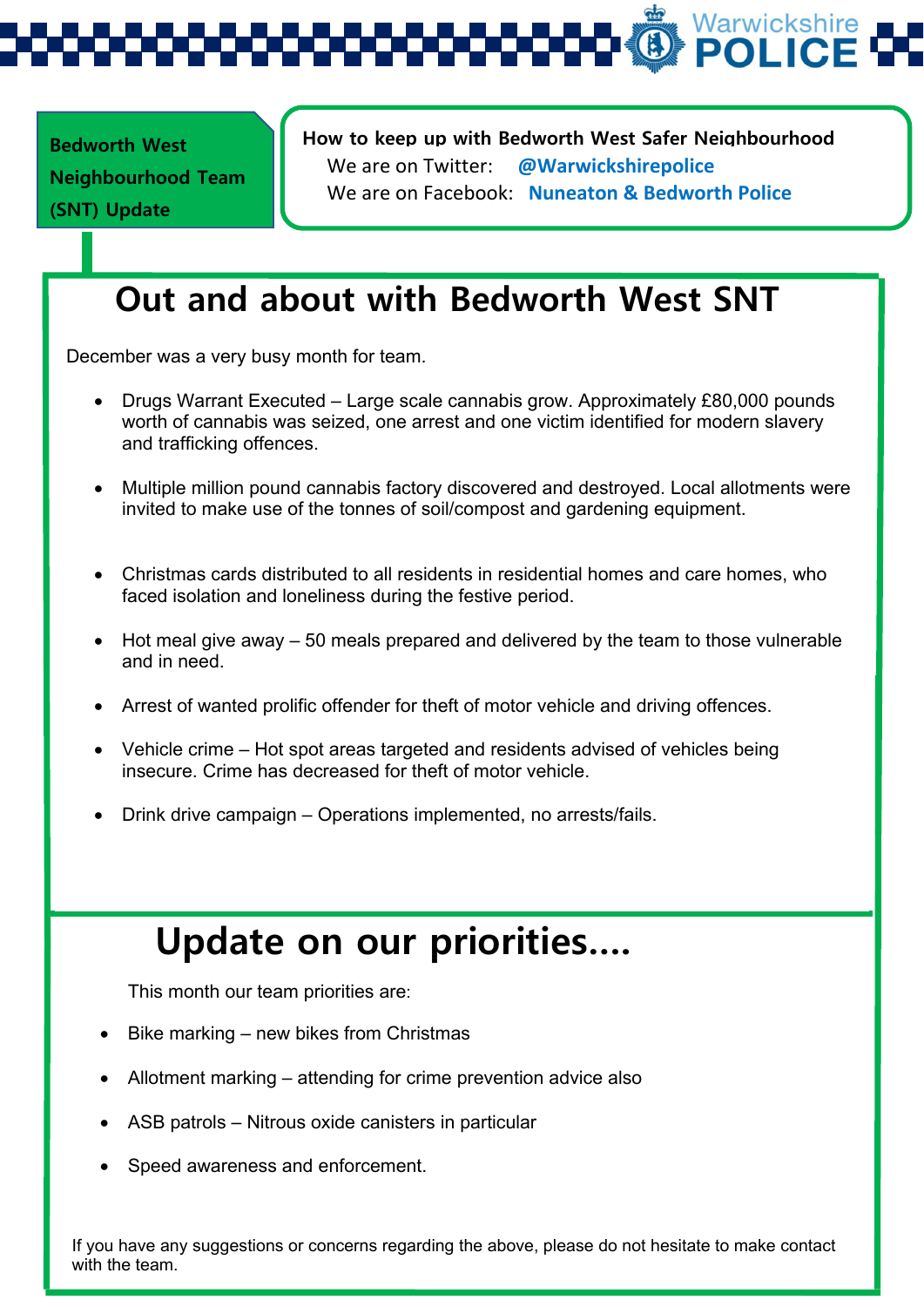# Warwickshire<br>**POLICE**



#### **Monthly message from your Beat Manager PC Naughton**

Hello to our community and welcome to 2021, finally!

We found last year challenging to say the least. We are hoping that this New Year will now give us something to look forward to and let's all continue to try and work together towards a much safer and brighter spring.

Leading up to and over the Christmas period, your team worked really hard and had some fantastic results. We noticed that despite this time of year notoriously being our most challenging time of year for crime, we saw a drop in vehicle crime and burglaries, which is something we worked very hard on with several small operations being put in place to tackle this statistic. We will continue this year with the same momentum we finished 2020 with and hopefully we can publish more good news stories in the near future. Please continue to follow us on Facebook too – Nuneaton and Bedworth Police. As always, you know here we are when you need us. Happy New Year to all.